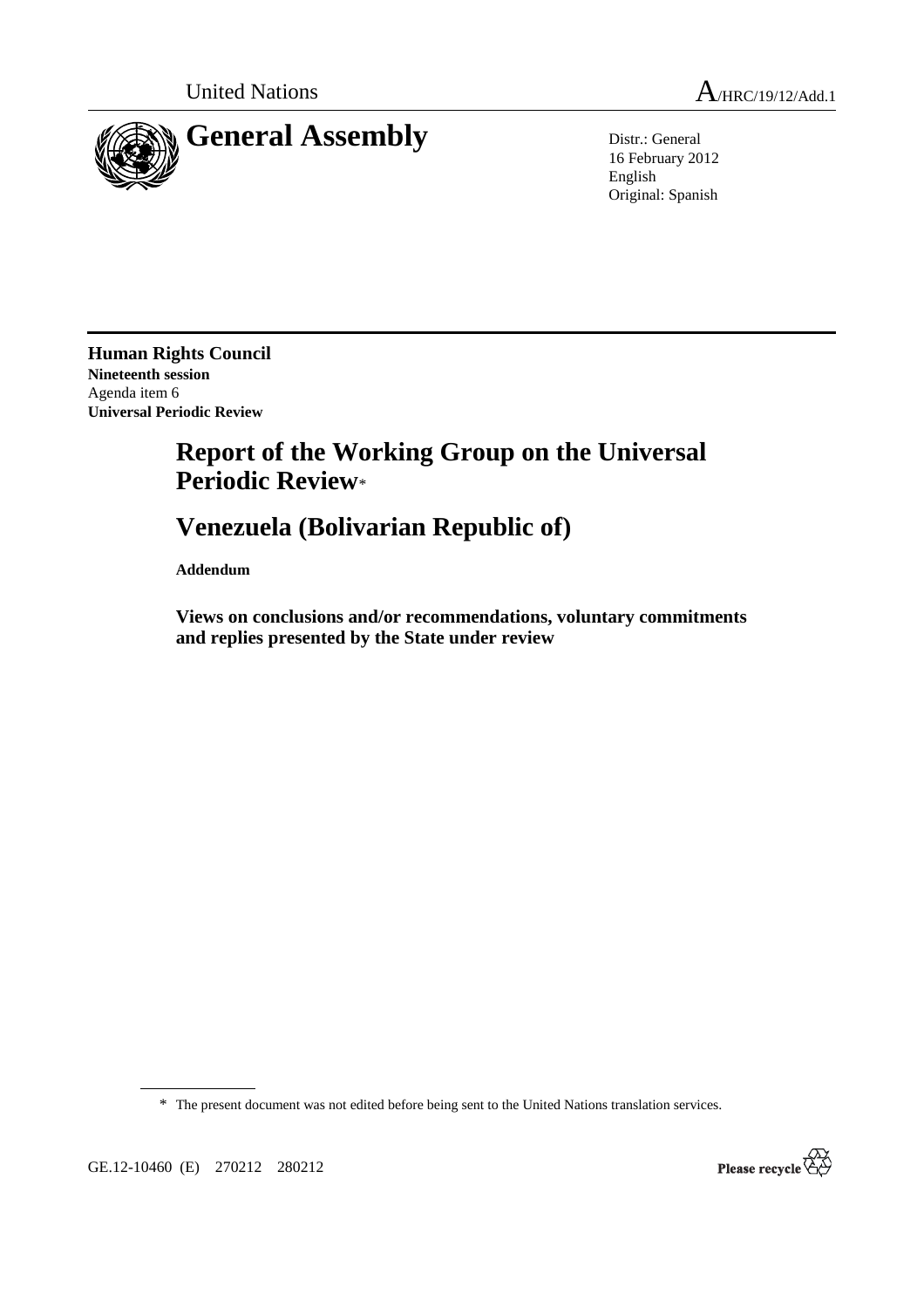1. The Bolivarian Republic of Venezuela, imbued with respect for the principles of the sovereignty and self-determination of peoples, has undertaken a profound transformation of all aspects of Venezuelan society. The State of Venezuela has introduced new mechanisms which have gradually eradicated the social inequalities imposed for centuries; it is surmounting the long exploitation of its people; it has recovered its natural resources; it has been overcoming the neocolonial inheritance of dependence on international power centres and the firm dominance of a system based on ignorance and the legitimation of systematic human rights violations, while injustices have been structurally healed over 13 years of the Bolivarian Revolution.

2. Venezuela, thanks to its major advances in the field of human rights, has consolidated its obligations both domestically and with respect to the Universal System of Human Rights, while it has made strides in terms of cooperation with the help of the United Nations Development Programme (UNDP) in Venezuela and the Office of the United Nations High Commissioner for Human Rights (OHCHR).

3. Venezuela has been building a positive relationship with all the special thematic procedures and bodies created under the various human rights treaties. The presentation in October 2011 of the first universal periodic review to the Human Rights Council provided an excellent opportunity to report on achievements, to declare voluntary commitments and to assume human rights challenges.

## **The State of Venezuela submits herewith its comments on the recommendations that were not accepted following its presentation of the universal periodic review in October 2011**

4. Recommendations **96.1–96.9** were not accepted because a distinction needs to be drawn between compliance with Venezuela's obligations under its international responsibility as a subject of international law and the material implementation within its territory of an "international" or "foreign" decision, conflicting with the country's Constitution, which exceeds or abuses the obligation contained in the treaty ratified by the Republic, or subject to an interpretation which extends or amplifies the original treaty. Venezuela cannot accept rulings which usurp the sovereign attributes of any of the branches of the National Public Power, since the treaty or international instrument granting jurisdiction to the jurisdictional body concerned did not authorize it to "usurp" in that way the functions that pertain exclusively to local or national bodies.

5. Recommendation **96.7** has not been accepted because it has been overtaken in practice with the creation in May 2011 of the Presidential Committee on Arms, Munitions and Disarmament Control, which is collectively composed of representatives of the State and society. This Committee is building a comprehensive public policy, which includes the revision of all domestic legislation concerning arms, munitions and explosives. On the basis of broad-ranging public consultations, the Committee is developing legislative and executive measures to ensure compliance and to deal successfully with the trafficking and possession of small arms and light weapons by civilians.

6. Recommendation **96.11** has not been accepted, because Venezuela has an existing legislative framework and municipal, regional and national institutions in favour of the promotion and protection of the human rights of women. These legislative provisions are clearly set out in the Constitution of the Republic; the Organizational Act on the Right of Women to a Life Free of Violence; the Organizational Act on the Protection of Children and Adolescents; the Act on the Protection of the Family and Parenthood; the Act on the Partial Reform of the Criminal Code; the Act on Equal Opportunities for Women and the Act on the Promotion and Protection of Breast-feeding. With this extensive legislation the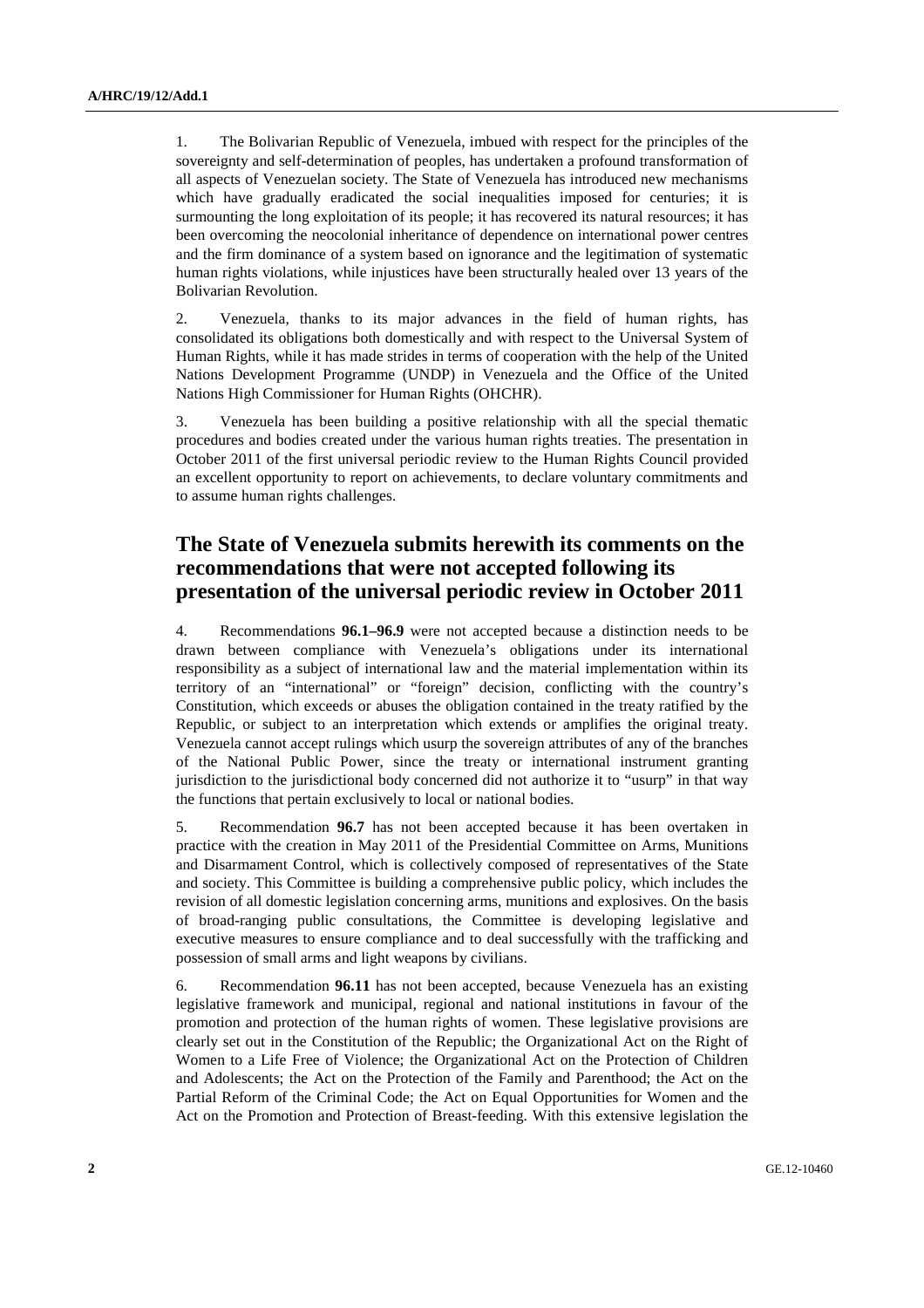Venezuelan State has developed and implemented public policies in all its component institutions. These policies protect the effective and practical implementation of the human rights of women and of related penalties for abuses and breaches of the law, while strengthening non-discrimination and the gradual elimination of historical and sociocultural obstacles that perpetuate violence and discrimination against women.

7. Recommendation **96.12** is rejected on the grounds that it is false and without foundation. Venezuela has developed a series of legal and institutional provisions to prevent and punish any person guilty of the offence of human trafficking in any of its forms or manifestations. If any such offences arise, they are punished according to those laws, which include aggravated penalties in the event that the perpetrators of the offences hold authority or are responsible for the upbringing or supervision of the victims. In the National Plan for the Protection of Children and Adolescents, policies and plans have been developed for prevention and for the protection and participation of children and adolescents, including the opening of specialized centres, where the rights of children and adolescents who are socially exposed are guaranteed under the joint responsibility of organized communities and the State.

8. Recommendations **96.13, 96.14, 96.15, 96.16, 96.17, 96.18, 96.19, 96.20, 96.21, 96.22** and **96.24** have not been accepted on the grounds that they are based on interference with our sovereignty, autonomy, independence and national self-determination, which are non-renounceable rights of the State of Venezuela. Furthermore, our judiciary issues many important jurisdictional rulings aimed at the application of "just law" in noteworthy and exceptional advances, such as:

 (a) The creation of new powers for the administration of social justice, in areas such as children and adolescents, the protection of the rights of women to a life free of violence, agrarian law, the strengthening of labour justice with a modern tendency towards conciliation to facilitate rulings and the administration of justice;

 (b) Introduction of the Programme of Initial Training in Assessment Standards and Competition for Entry to and Promotion in Judicial Careers, which comply with the international tendency, which combines the constitutional mechanism of entry to a career in the judiciary — by competition — and initial training opportunities for aspiring judges;

 (c) Appointments of male and female judges by the Supreme Court of Justice, either as incumbents, as a result of winning the relevant competition, or on a provisional, accidental or temporary basis (as a result for instance of dismissals, resignations, retirement, leave or suspensions), with the aim of following the dynamic of judicial activity and for the purpose of ensuring the continuity of the public service of administration of justice and the right to effective judicial protection;

 (d) Design and implementation of the Mobile Courts Programme, which offers awareness to candidate judges in social and community matters and helps to bring justice to all states, municipalities, parishes, schools, colleges and detention centres;

 (e) From a budgetary point of view, by virtue of the Constitution within the general State budget, the justice system is allocated a variable annual amount, which must not be less than 2 per cent of the ordinary national budget, for the proper functioning of the judiciary, an allocation which cannot be reduced or modified without the prior authorization of the National Assembly. All the above factors guarantee the independence of the judiciary and the correct administration of justice.

9. Recommendation **96.23** is not accepted despite the challenges faced by detention centres and the fact that this is a priority concern for all State departments. Progressive, structural policies are being implemented with the effect of humanizing and transforming prison life, policies which are devised by the actual detainees and their families, taking due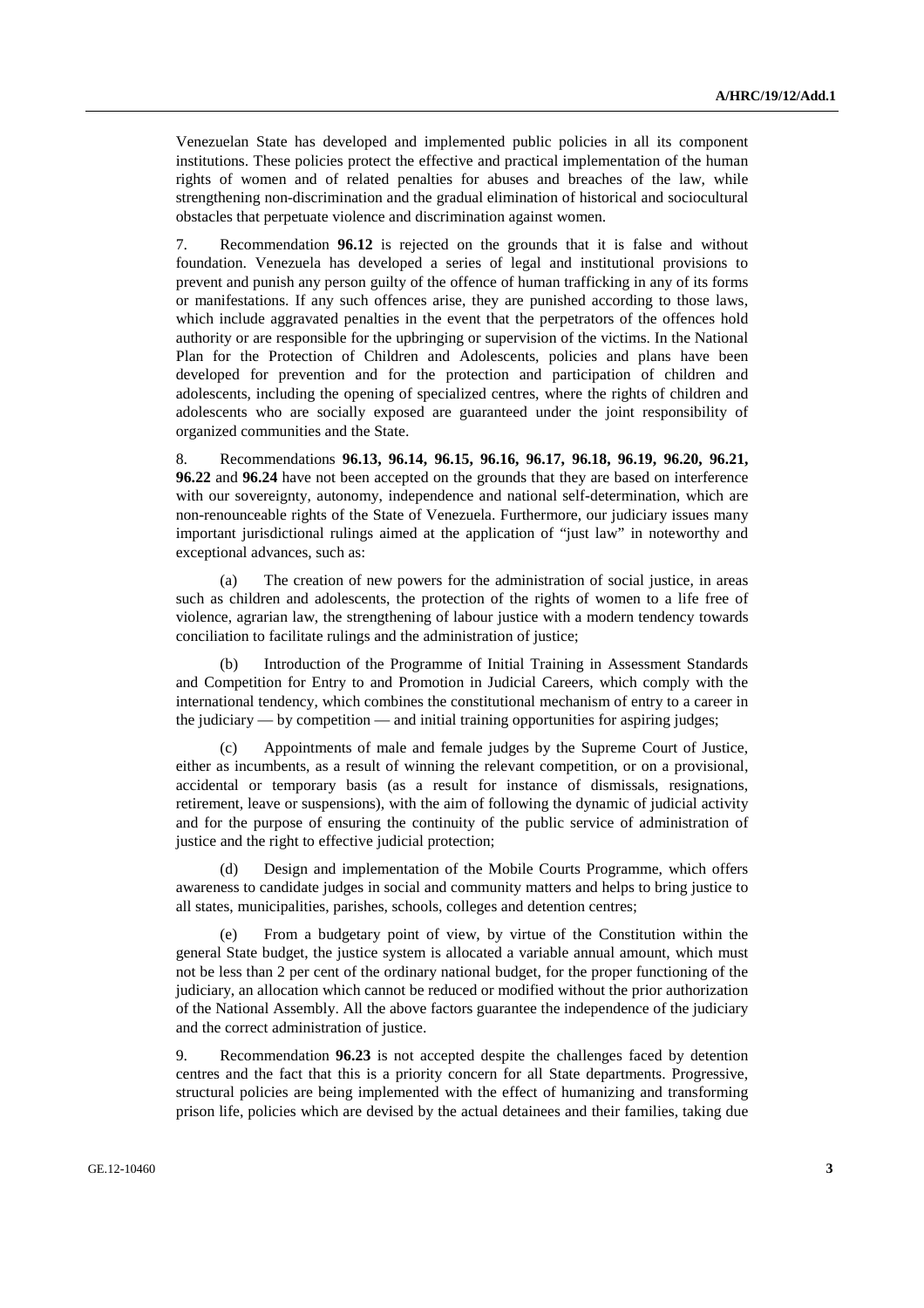account of international human rights principles and the United Nations Minimum Rules for the Treatment of Prisoners. The results of the humanization of prisons have been successful and have been put into practice swiftly since July 2011 with the establishment of the Ministry of People's Power for the Prison Service, a department which is totally and urgently devoted to prison work with all the concentration that such a challenge deserves.

10. Recommendations **96.2, 96.3, 96.4, 96.5, 96.6, 96.10, 96.28** and **96.38** have not been accepted on account of the non-constructive, imprecise, confused and groundless manner in which they have been formulated; such recommendations are intended to weaken our independence and interfere in our internal affairs. No recommendation is acceptable if it distorts, excludes or ignores our constitutional order. Such recommendations are bent on giving orders to our public authorities, whereas the internal affairs of Venezuela belong entirely to the domain of the people and the sovereign State.

11. Recommendations **96.25** and **96.26** are rejected. The Venezuelan State, faithful to its democratic institutions and committed to respect for human rights, has expanded the enjoyment and exercise of all forms of human rights and has made constant efforts to ensure that government opponents and supporters maintain uninterrupted democratic activities, without any risk of reprisals on the part of the authorities. This applies equally to those whether active or not in the defence of human rights, journalists, and lawyers working in any capacity, recognition of the human right to demonstrate peacefully and unarmed, and the proportional use of public force only as necessary to safeguard the human rights of demonstrators and non-demonstrators.

12. Recommendations **96.8, 96.27, 96.29, 96.30** and **96.31** are rejected because the exercise and protection of freedom of expression are amply recognized in both the law and in practice, and it is even considered an untouchable right that such freedom may not be restricted even in a state of emergency. The State of Venezuela has extended guarantees still further and though the law has granted the whole population the right to express itself freely over open radio waves or through any other means of expression, in an effort to counter the imbalance that still exists owing to the fact that frequencies for years have been concentrated among a small number of business groups. On the other hand, citizens and media professionals are allowed to express themselves freely, without censorship; the same rights are granted to political groups and trade unions, including the right to associate and to assemble in public or in private peacefully and unarmed, without any other restrictions.

13. Recommendation **93.32** is rejected on the grounds that timely and effective access to government information is fully guaranteed in the Venezuelan justice system. All citizens are kept informed by the Public Administration of all actions, events and circumstances which might affect them, not only by ensuring the right to timely and effective, impartial and uncensored response, but also through the establishment of computing facilities such as web pages or institutional mailboxes to channel any petitions that citizens wish to make.

14. Recommendations **96.33, 96.34, 96.35, 96.36** and **96.37** are rejected on the grounds that the State of Venezuela, on the basis of broad guarantees for political and social participation by the public, in the exercise of its fundamental power, promotes and guarantees the development of social and popular organization without exclusion or favouritism; this includes the work preformed by NGOs in our country, its lawful financing excluding actions to subvert or oppose the National Constitution, or the laws, or the legitimately constituted authorities.

15. The Venezuelan justice system enshrines the right to citizen participation, emphasizing the participation of social movements and NGOs through their contributions to the first universal periodic review report, as reflected in the compilation prepared by OHCHR, which found 579 contributions originating from domestic and international sources (A/HRC/WG.6/VEN/3); all registered human rights defenders and civil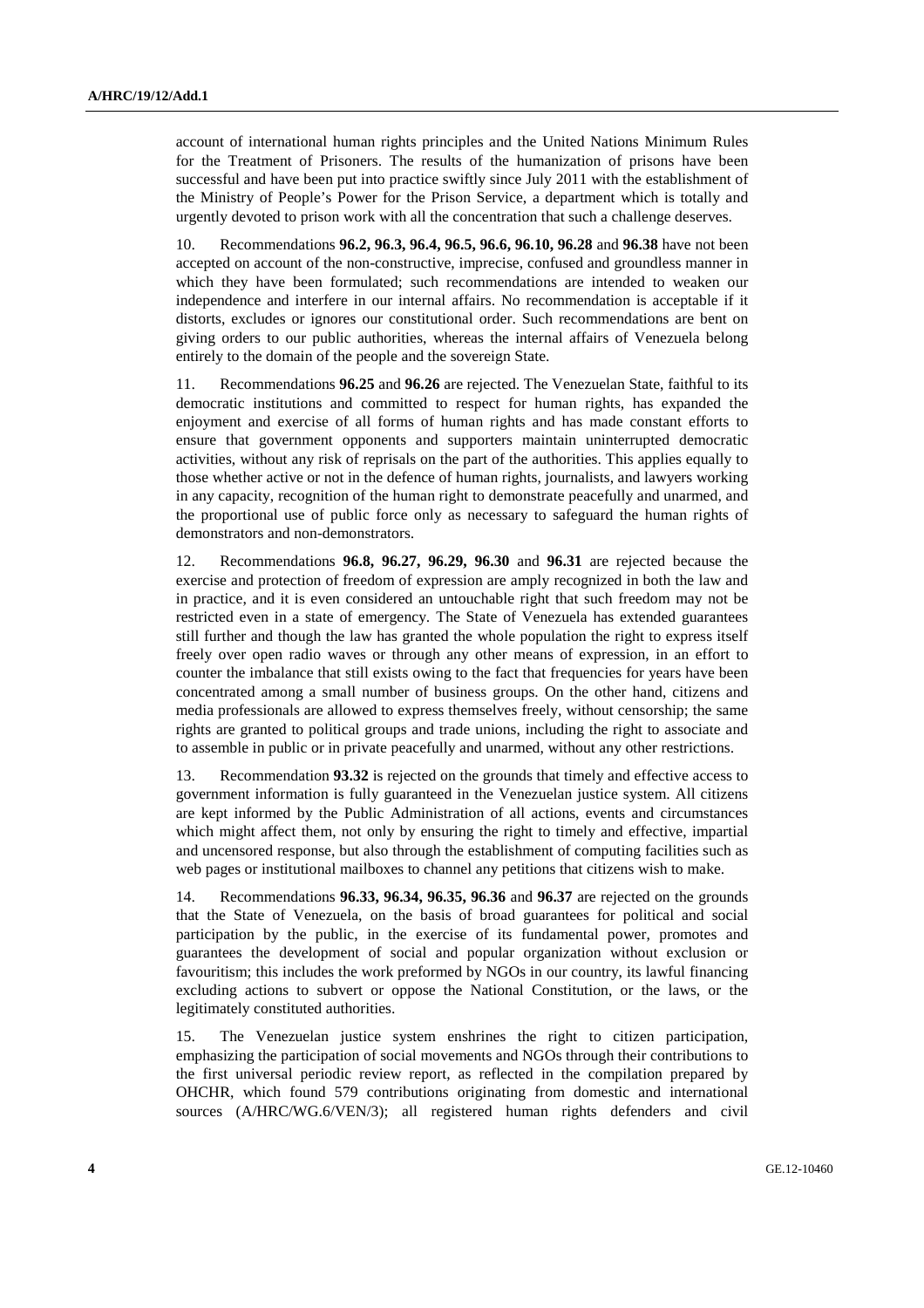associations, when engaged in the pursuit of any work or advocacy in favour of human rights, enjoy complete freedom to act under the same conditions as any Venezuelan citizen acting individually or collectively within the law. Any anomalies that may arise, once reported, are dealt with by the relevant authorities. Information concerning the follow-up to universal periodic review recommendations is displayed on the web page www.epuvenezuela.gob.ve, which gives all the relevant facts and where any organization wishing to do so may express an opinion and follow up all human rights reports. This is why the recommendations are rejected when they are intended to make suppositions or give lessons regarding participative processes, which are a matter of routine in our society, in accordance with the principles of participative, proactive and responsible democracy.

16. With regard to the comments made earlier, it is worth drawing attention to the approval and introduction of the Organizing Act of Social Monitoring, the aim of which is to regulate the mechanisms of public participation so as to exercise social control over public sector actions and behaviour. This Act is a means of implementing the human right to participation at all levels and all political or territorial bodies of the public administration.

### **Recommendations deferred at the universal periodic review presentation**

17. Recommendations **95.1** and **95.2** are accepted, in view of the fact that the State of Venezuela anticipated such action, by signing the Convention for the Protection of All Persons from Enforced Disappearance in October 2008, the International Convention on the Protection of the Rights of All Migrant Workers and Members of Their Families, the Optional Protocol to the International Covenant on Economic, Social and Cultural Rights, both signed at the United Nations in New York on 4 October 2011, and the Optional Protocol to the Convention against Torture and Other Cruel, Inhuman or Degrading Treatment or Punishment, signed on 31 July 2011.

18. Recommendations **95.3** and **95.4** are rejected in accordance with the sovereign right of any State to ratify or not to ratify international treaties, in the light of the national policy regarding ratification of international treaties, which in the case of Venezuela requires a comparative internal analysis to make sure that the international instrument awaiting ratification is compatible with domestic legislation and institutional requirements. This implies the obligation, under the Constitution and by law, to consult all the State bodies concerned. It is therefore premature for the Republic to undertake a firm commitment to ratify the few human rights instruments which are not yet part of the Republic's domestic legislation.

19. Recommendation **95.5** is rejected on the grounds that the State of Venezuela has developed public policies in this respect, such as the creation recently of the Presidential Commission on the Oversight of Arms, Munitions and Disarmament, composed collectively of representatives of the State and organized society.

20. Recommendation **95.7** is rejected, because it is considered that the Constitution of the Bolivarian Republic of Venezuela and the Simon Bolivar National Plan for 2007–2013 set out an approach that mainstreams the implementation of human rights, so that this in itself constitutes a plan for the realization of human rights. It should be remembered that the Constitution currently in force was subjected to long and constant consultations during the existence of the Constituent National Assembly, and that its outcome, the present Constitution, was also submitted to and approved by popular referendum.

21. Recommendations **95.8, 95.9, 95.10, 95.11, 95.12** and **95.13** are not accepted. The State reiterates its entire willingness to continue working closely with the Council's